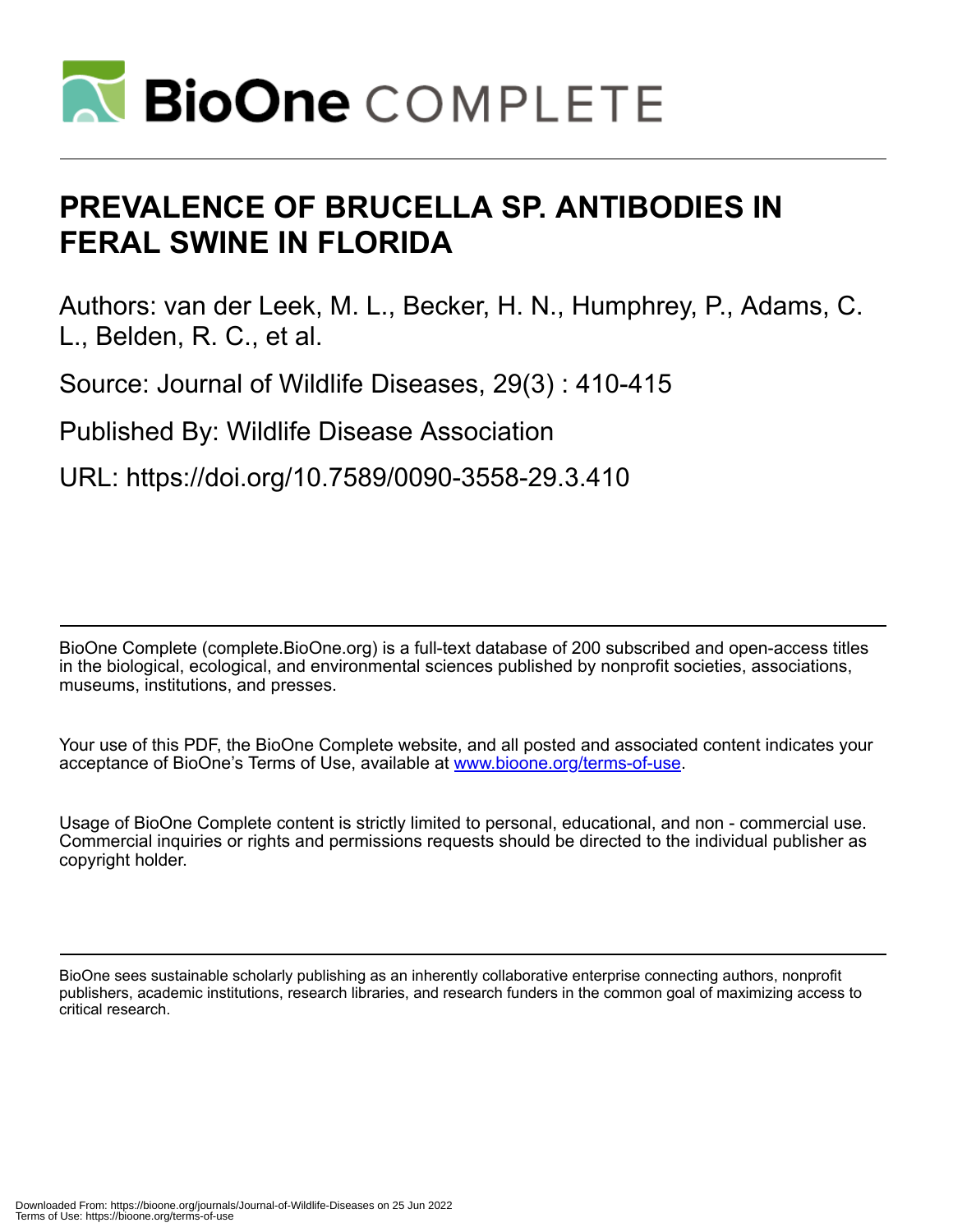# **PREVALENCE OF BRUCELLA SP.ANTIBODIES IN FERAL SWINE IN FLORIDA**

**M. L. van der Leek, H. N. Becker,24 P. Humphrey,2 C. L Adams,5 R. C. Belden,3 W. B. Frankenberger,36 and P. L. Nicoletti**

<sup>1</sup> Department of Infectious Diseases, College of Veterinary Medicine,

University of Florida, Gainesville, Florida 32611, USA

**<sup>2</sup>** Department of Large Animal Clinical Sciences, College of Veterinary Medicine,

University of Florida, Gainesville, Florida 32610, USA

<sup>3</sup> Florida Game and Fresh Water Fish Commission, Wildlife Research Laboratory,

Gainesville, Florida 32601, USA

Current address: 18520 County Road 6 North, Plymouth, Minnesota 55447, USA

Current address: P.O. Box 1542, Melrose, Florida 32666, USA

**<sup>6</sup>** Current address: 1600 North East 23" Avenue, Gainesville, Florida 32609, USA

**ABSTRACT:** Serum samples collected from feral swine *(Sus scrofa)* throughout Florida (USA) from 1974 to 1989 were tested for antibodies to *Brucella* sp. by the card test, the standard tube test, the rivanol test or the complement fixation test. Seropositive swine were detected at six of 18 sites with a composite prevalence of  $23.4\%$  ( $238$  of 1,015 samples; range = 5.5% to 33.3%) for sites with seropositive swine. At one site for which age and sex data were available there was no significant difference *(P* <sup>=</sup> 0.50) in seroprevalence between males and females. Antibody prevalence in adult ( $\geq$ 8 mo) and juvenile swine (<8 mo), however, was significantly different ( $P < 0.05$ ). Based on these data, *Brucella* sp. infections are limited only to certain populations of feral swine. To avoid the spread of *Brucella* sp. organisms, however, relocation of feral swine is not recom mended.

*Key words:* Feral swine, wild swine, *Sus scrofa, Brucella* sp., seroprevalence.

#### **INTRODUCTION**

*Brucella suis* infections have been detected by culture and serology in free-living populations of wild swine in eight states (Arkansas, California, Florida, Georgia, Hawaii, Louisiana, South Carolina, Texas; USA) (Wood et al., 1976; Becker et al., 1978; Clark et al., 1983; Nettles, 1984; Corn et a!., 1986; Nettles, 1989). Infections in domestic swine, usually chronic in nature, are characterized by abortion, infertility, orchitis, posterior paralysis and lameness (Deyoe, 1986). The organism is transmitted by oral and venereal routes (Deyoe, 1986).

The State-Federal Cooperative Bruce! losis Eradication Program for domestic swine has progressed rapidly. Currently, 38 states are validated brucellosis-free. Between September 1990 and September 1991, 68 infected herds were detected; the majority were located in Alabama, Texas and Florida (U.S. Animal Health Association Committee on Swine Brucellosis, 1991). *Brucella suis* infections in wild swine are important for several reasons. As a potential reservoir of infection, feral swine may seriously jeopardize efforts at eradication from domestic swine. As a zoonotic disease, brucellosis remains a significant threat to humans. *Brucella suis* infections in humans are characterized by fever, chills, headaches and genera! weakness (Madkour, 1989). The popularity of feral swine as a game animal places the hunter at risk, particularly if adequate protective measures are not followed when fielddressing hogs. Six hunters contracted brucellosis from feral swine in Florida during 1974 and 1975 alone (Bigler et a!., 1977). Finally, the incidence of *B. suis* biovar 1 infections in cattle appears to be increasing. During the 5-yr period between 1 October 1982 and 30 September 1987 there were 11 isolations from submissions to the National Veterinary Services Laboratory, Ames, Iowa (USA), as compared to 27 isolations between 1 October 1987 and 30 September 1989 (Payeur et al., 1989). Of these latter 27 isolations, 19 were from Florida cattle.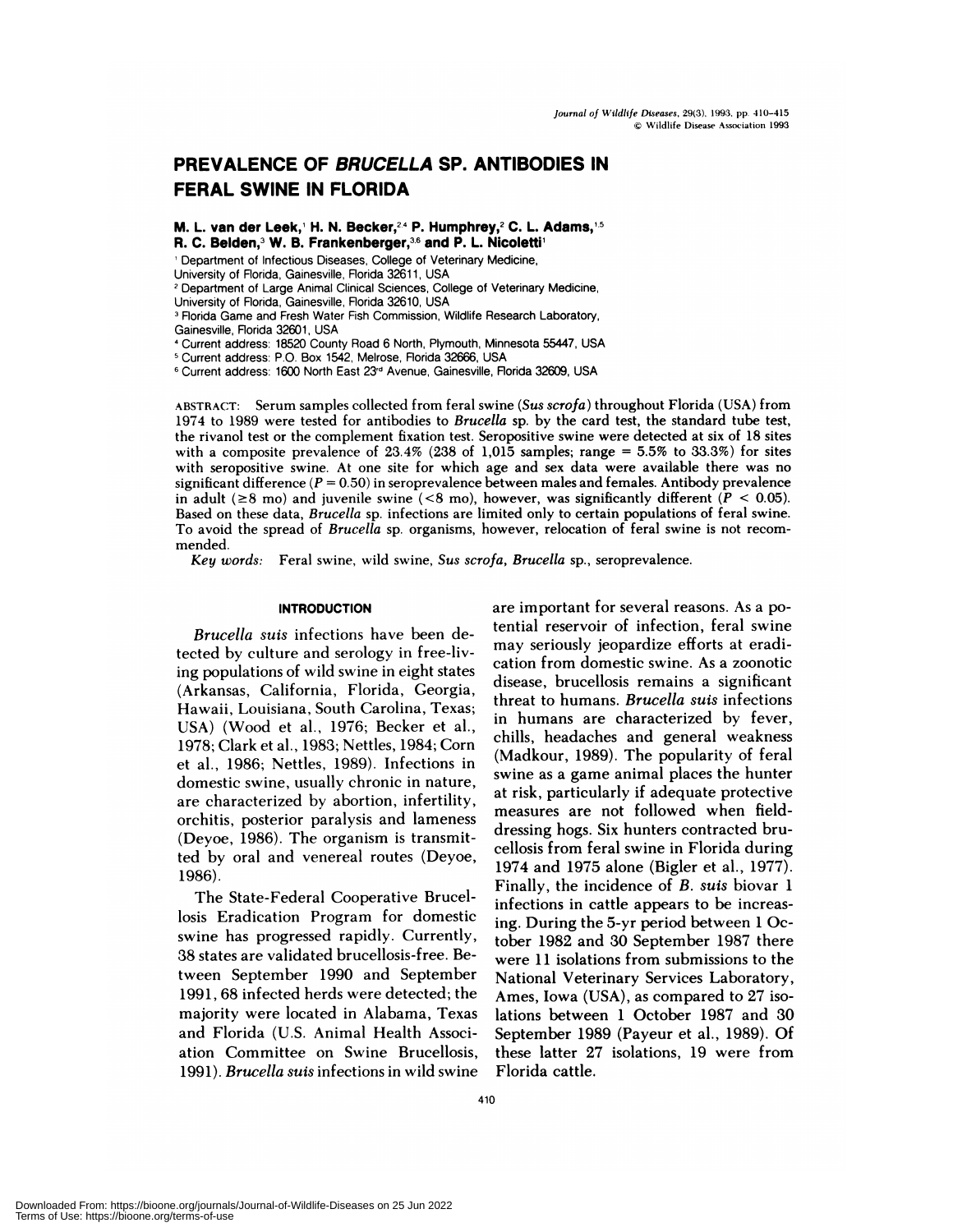The distribution, population density and economic value of feral swine in Florida are given by van der Leek et al. (1993). Our objective was to expand the information on the prevalence of *Brucella* sp. antibodies among feral swine in Florida.

### **MATERIALS AND METHODS**

Serum samples were collected from feral swine from 1974 to 1989. A total of 1,327 feral swine from 18 sites were tested (Table 1). Sample collection and preparation are summarized by van der Leek et al. (1992).

Data were available on the sex for 769 of 782 swine sampled in the Fisheating Creek Wildlife Refuge, Glades County, during 1979 and 1980. Data were available on the ages for 313 of 782 swine sampled at the same site. Tooth eruption patterns were used to determine age (Matschke, 1967).

Except for sera collected during 1988, sera were tested by the card test (BBL Microbiology Systems, Cockeysville, Maryland, USA), the standard tube (ST) test, the rivanol test and the complement fixation (CF) test performed as described by Alton (1990). Card tests were interpreted as positive or negative. Standard tube titers  $\geq 1:25$ , rivanol titers  $\geq 1:25$ , and CF titers  $\ge$ 1:20 were regarded as positive. Swine were defined as seropositive if they were positive by at least three of the four tests. Samples collected during 1988 were tested by the card and plate agglutination tests (Alton, 1990) only, due to limited availability of serum. Plate test results were interpreted as positive or negative at a 1:25 dilution. Swine collected in 1988 were defined as seropositive if they were positive by both of these latter two tests. However, 24 of 132 sam ples produced card test results that could not be interpreted due to hemolysis. Samples which were positive by the plate test, but which could not be examined by the card test were interpreted as suspect.

The Chi-square test was used to evaluate differences in prevalence between males and females, and between adults and juveniles, using a proprietary computer software program (EPI-STAT©, Round Rock, Texas). The significance level was set at  $\alpha = 0.05$ .

#### **RESULTS**

Swine with antibodies to *Brucella* sp. were detected at six (33%) of 18 sites (Table 1, Fig. 1). The composite prevalence was 23.4% (238 of 1,015 samples; range  $=$ 5.5% to 33.3%) for the six sites with sero positive swine. Suspect swine were detected at Tosohatchee WMA, Orange County  $(n = 1)$ , and Cecil M. Webb WMA, Charlotte County  $(n = 3)$ , during 1988.

Prevalence of antibodies in total males (28.0%) versus total females (25.8%), adult males (49.3%) versus adult females (37.5%), and juvenile males (17.6%) versus juvenile females (7.6%) were not significantly different  $(P = 0.54, 0.24, 0.70,$  respectively) in swine from the Fisheating Creek Wildlife Refuge, Glades County. Antibody prevalence in adults (44.3%) was significantly higher than in juveniles (12.6%)  $(P < 0.05)$ .

Comparing the 1979 and 1980 Fisheating Creek Wildlife Refuge samples by individual test or combination of tests, the seroprevalence as determined by the card test alone (26.2%) approximated the sero prevalence as determined using three separate tests (27.6%) (Table 2).

## **DISCUSSION**

Definitive evidence of brucellosis is obtained only by isolation and identification of *Brucella* sp. Since this is not always possible, serological tests provide supporting evidence in the diagnosis of brucellosis.

Free-living feral swine should be con sidered as originating from a herd of un known status and therefore swine with ST test titers  $\geq$ 1:25 should be classified positive (U.S. Department of Agriculture, 1986). Due to the occurrence of nonspecific (heterospecific) reactions at this dilution (Alton, 1990), other workers have used a battery of tests to detect *Brucella*infected wild swine. Our results (Table 2) were consistent with the heterospecific phenomenon described by Alton (1990) with the ST test having the highest sero prevalence when used alone. When sen sitivity is increased by the addition of other tests, the prevalence decreases. Cumulatively, our data (Table 2), combined with published data as presented below, support the idea that the card test alone gives a suitable estimate of the number of *Brucelia* sp. infected wild swine at a particular site on an individual basis; however, the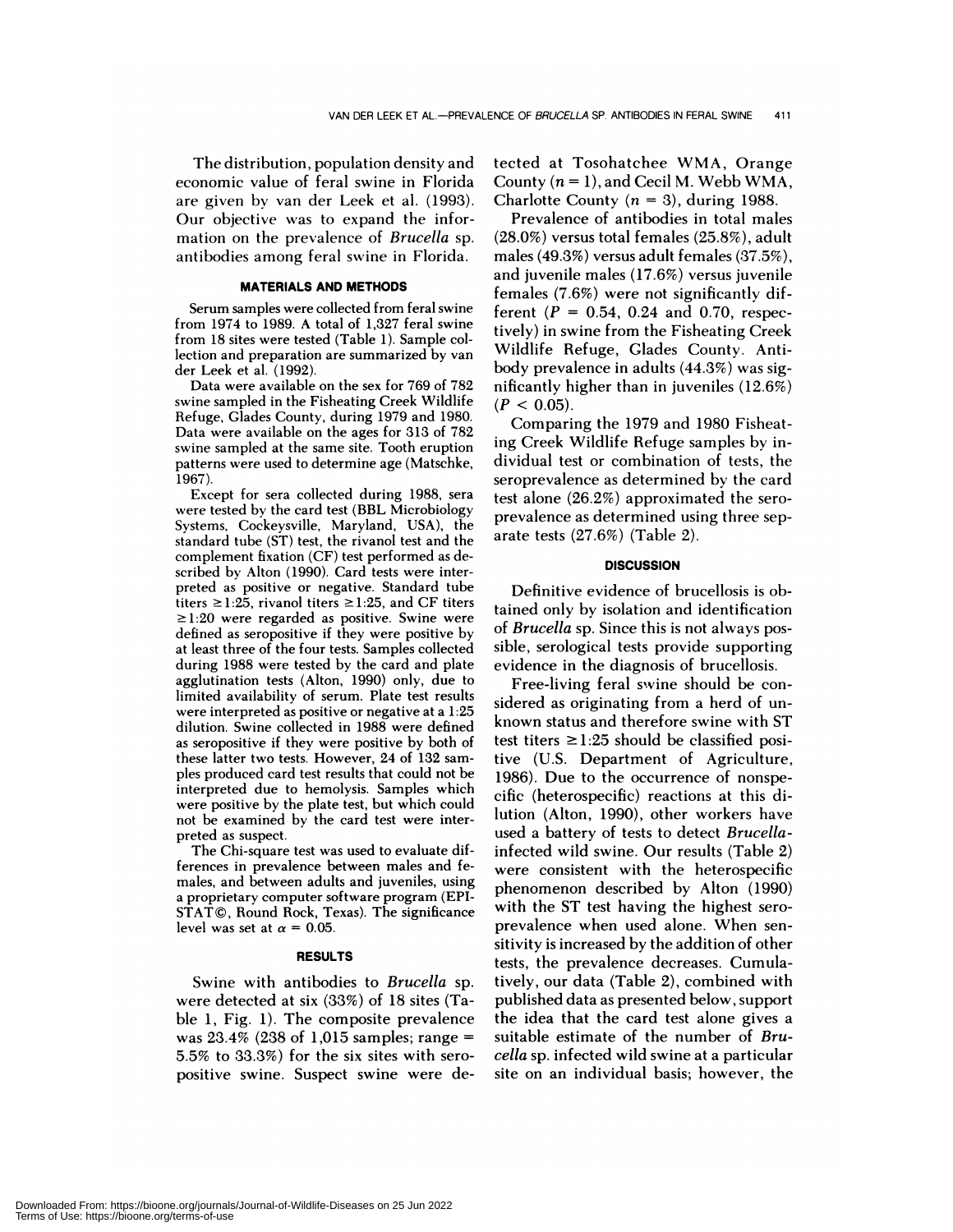| Counties <sup>*</sup>            | <b>Site</b>                                                                    | Years<br>sampled | Tests used                                           | Num-ber<br>ber<br>tested tive | Num-<br>posi- | Preva-<br>lence<br>$($ %) |
|----------------------------------|--------------------------------------------------------------------------------|------------------|------------------------------------------------------|-------------------------------|---------------|---------------------------|
|                                  |                                                                                |                  |                                                      |                               |               |                           |
| 1) Franklin                      | St. Vincent's Isle<br>$(29^{\circ}40' N, 84^{\circ}38' W)$                     | 1974, 1976, 1978 | Card, ST <sup>b</sup> , CF <sup>c</sup> ,<br>rivanol | 10                            | 0             |                           |
| 2) Taylor, Wakulla,<br>Jefferson | Aucilla WMA <sup>a</sup><br>$(30^{\circ}10^{\prime}N, 84^{\circ}04^{\prime}W)$ | 1988             | Card, plate                                          | 17                            | 0             |                           |
| 3) Taylor                        | Tide Swamp WMA<br>(29°50' N, 83°30' W)                                         | 1988             | Card, plate                                          | 2                             | 0             |                           |
| 4) Columbia                      | O'Leno State Park<br>(29°50'N, 82°37'W)                                        | 1977, 1979       | Card, ST, CF,<br>rivanol                             | 17                            | $\bf{0}$      |                           |
| 5) St. Johns                     | Guana River WMA<br>$(30^{\circ}05'N, 81^{\circ}20'W)$                          | 1988             | Card, plate                                          | 4                             | $\bf{0}$      |                           |
| 6) Dixie, Lafayette              | Steinhatchee WMA<br>(29°50'N, 83°15'W)                                         | 1978             | Card, ST, CF,<br>rivanol                             | 7                             | 1             | 14                        |
| 7) Alachua                       | Orange Heights<br>$(29^{\circ}45' N, 82^{\circ}06' W)$                         | 1979             | Card, ST, CF,<br>rivanol                             | 11                            | 0             |                           |
| 8) Levy                          | <b>Brunswick</b><br>$(29^{\circ}17'N, 83^{\circ}05'W)$                         | 1977 to 1979     | Card, ST, CF,<br>rivanol                             | 10                            | 3             | 30                        |
| 9) Polk, Sumter, Lake            | Green Swamp WMA<br>(28°20'N, 81°00'W)                                          | 1988             | Card, plate                                          | 9                             | 3             | 33                        |
| 10) Orange                       | Tosohatchee WMA<br>(28°30'N, 81°00'W)                                          | 1979, 1980       | Card, ST, plate,<br>CF, rivanol                      | 10                            | 2             | 20                        |
|                                  |                                                                                | 1988             | Card, plate                                          | 9                             | 0             |                           |
| 11) Osceola                      | <b>Bull Creek WMA</b><br>(27°55'N, 81°00'W)                                    | 1988             | Card, plate                                          | 12                            | 0             |                           |
| 12) Orange, Osceola,<br>Brevard  | Deseret Ranch<br>(28°15'N, 81°00'W)                                            | 1979, 1980       | Card, ST, plate, CF,<br>rivanol                      | 10                            | з             | 30                        |
| 13) Osceola                      | <b>Prairie Lakes State</b><br>Park/Three Lakes<br>WMA <sup>1</sup>             | 1979, 1980       | Card, ST, plate, CF,<br>rivanol                      | 10                            | з             | 30                        |
|                                  | (28°00'N, 81°15'W)                                                             | 1988             | Card, plate                                          | 3                             | 0             |                           |
| 14) Hardee                       | Ona<br>(27°28'N, 81°53'W)                                                      | 1977             | Card, ST, CF,<br>rivanol                             | 2                             | 0             |                           |
| 15) Sarasota                     | Myakka River<br>State Park                                                     | 1979, 1980       | Card, ST, plate, CF,<br>rivanol                      | 24                            | 0             |                           |
|                                  | $(27^{\circ}15'N, 82^{\circ}15'W)$                                             | 1989             | Card, ST, plate,<br>rivanol                          | 43                            | 6             | 14                        |
| 16) De Soto                      | Bright Hour Ranch<br>$(27^{\circ}05'N, 81^{\circ}40'W)$                        | 1978             | Card, ST, CF,<br>rivanol                             | 164                           | 9             | 6                         |
| 17) Charlotte                    | Cecil M. Webb WMA<br>(26°50'N, 81°55'W)                                        | 1988             | Card, plate                                          | 58                            | 0             |                           |
| 18) Glades                       | <b>Fisheating Creek</b><br>Wildlife Refuge                                     | 1977, 1978-      | Card, ST, CF,<br>rivanol                             | 95                            | 26            | 27                        |
|                                  | (26°50'N, 81°55'W)                                                             | 1979, 1980       | Card, ST, CF,<br>rivanol                             | 782                           | 216           | 28                        |
| 19) Palm Beach                   | J.W. Corbett WMA<br>(26°50'N, 81°10'W)                                         | 1988             | Card, plate                                          | 18                            | 0             |                           |

**TABLE 1.** Prevalence of *Brucella* sp. antibodies in feral swine in Florida.

'Counties are listed north to south starting in the Florida Panhandle.

**ST**, standard tube test.

CF. complement fixation test.

WMA, Wildlife management area.

'Data collected by zygmont et al., 1982; samples listed as originating from Orange County originated from a pooled Orange! Brevard County shipment.

Sites are immediately adjacent and considered one site.

**Data** collected by Becker **etal., 1978.**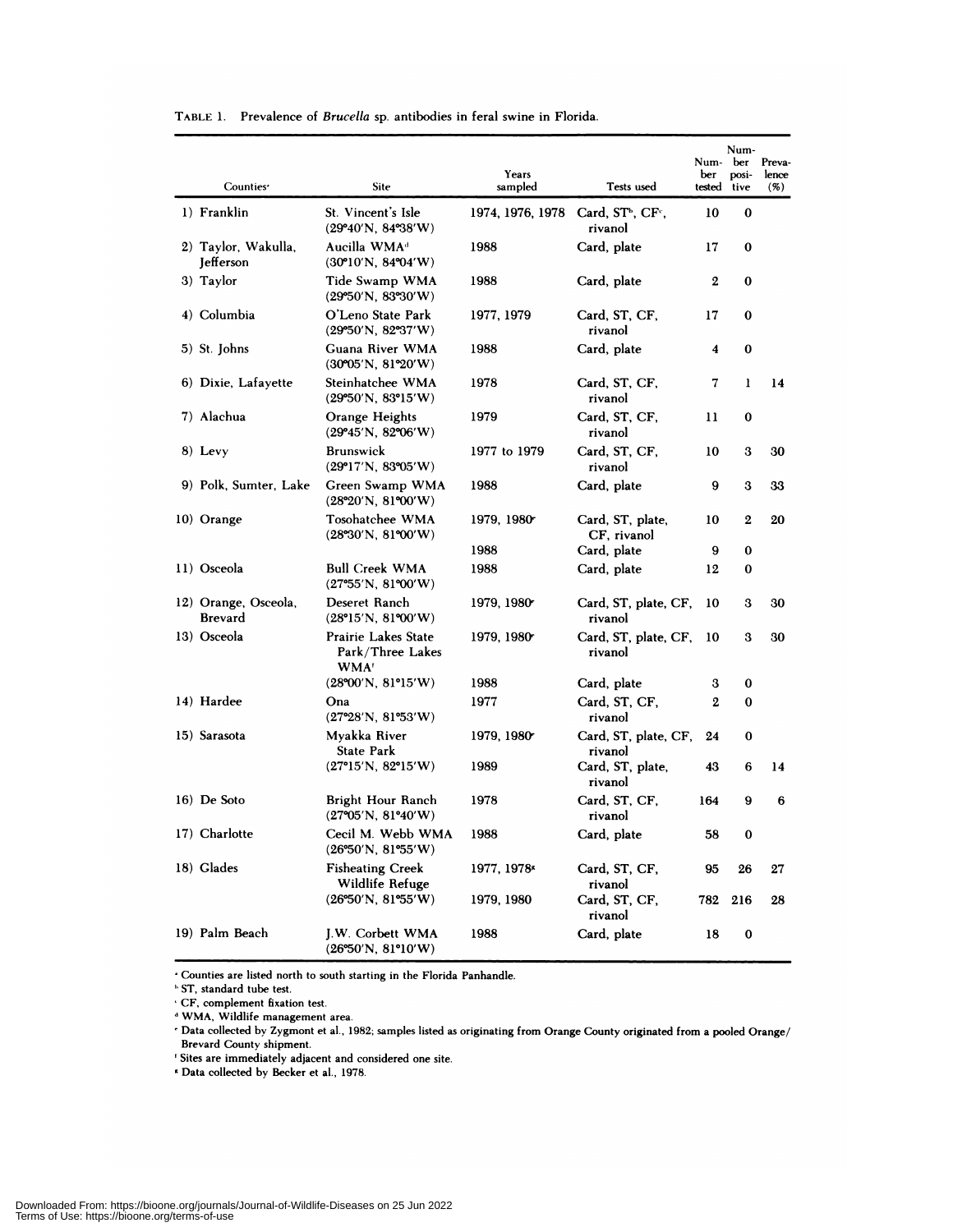

FIGURE 1. Distribution of sites with feral swine in Florida positive for *Brucella* sp. antibodies (num bers are keyed to Table 1; site number 10 also had suspect swine). Includes data from Becker et al. (1978) and Zygmont et al. (1982).

status of a wild hog would depend on the test used. The card test avoids the heterospecificity encountered when using the ST or plate tests and the anticomplementany activity sometimes encountered on the CF test. More importantly, the card test is easy to perform and can be used in the field.

In South Carolina, Wood et al. (1976) used the CF, rivanol and card tests. Of 255 swine they tested, 18.0% were positive by the card test alone. The card test results differed from other test results for only three sera. In Florida, Becker et a!. (1978) used the ST test (1:25 dilution), CF test (1:  $20$  dilution), card test and rivanol (1:25 dilution) test. Of 95 swine they tested, 52.6% were seropositive by at least one test, 27.4% were positive by at least one of three tests and 19.0% were positive by the card test alone. In Texas, Corn et a!. (1986) used the ST (1:100 dilution), CF (1:20 dilution), card, plate (1:100 dilution), buffered plate  $(1:25$  dilution) and rivanol  $(1:25$  dilution) tests. Of 124 swine they tested, 13.7% were seropositive by at least one test, 5.6% were positive by at least three tests and 4.8%

TABLE 2. Serologic test results of 782 feral swine from Fisheating Creek Wildlife Refuge, Glades County.

| Test or combination<br>of tests | Number<br>positive | Percent<br>positive |
|---------------------------------|--------------------|---------------------|
| Card only                       | 205                | 26.2                |
| Standard tube only              | 391                | 50.0                |
| Complement fixation only        | 287                | 36.7                |
| Rivanol only                    | 224                | 28.6                |
| Any one test                    | 448                | 57.3                |
| Any two tests                   | 293                | 37.5                |
| Any three tests                 | 216                | 27.6                |
| All four tests                  | 150                | 19.2                |

were positive by the card test alone. Testing swine from Hawaii and several southeastern states, Zygmont et al. (1982) used the same six tests. Of 352 swine they tested, 10.2% were positive by at least one test, 6.0% were positive by at least three tests and 7.1% were positive by the card test alone.

When the data of Becker et al. (1978) and Zygmont et al. (1982) are included, swine with *Brucella* sp. antibodies were detected at 9 of 19 sites between 1974 and 1989, with a composite prevalence of 23.2% (Table 1, Fig. 1). The sites with seropositive feral swine are spread throughout the state with two of these sites located near to the predominant region of domestic swine production in north central Florida.

Two sites (Tosohatchee WMA, Orange County; and Prairie Lakes State Park/ Three Lakes WMA, Osceola County) previously identified as containing seropositive pigs (Zygmont et a!., 1982) did not contain any seropositive pigs during the 1988 sampling, although one suspect sam ple originated from the Tosohatchee WMA. Conversely, one site (Myakka River State Park, Sarasota County) previously identified as containing no seropositive pigs (Zygmont et a!., 1982) had seropositive pigs during the 1989 sampling. This may reflect the introduction of *Brucella* sp. since the earlier sampling. However, the data must be interpreted in light of the sample size per site and the criteria used to define seropositive swine. Several sites with small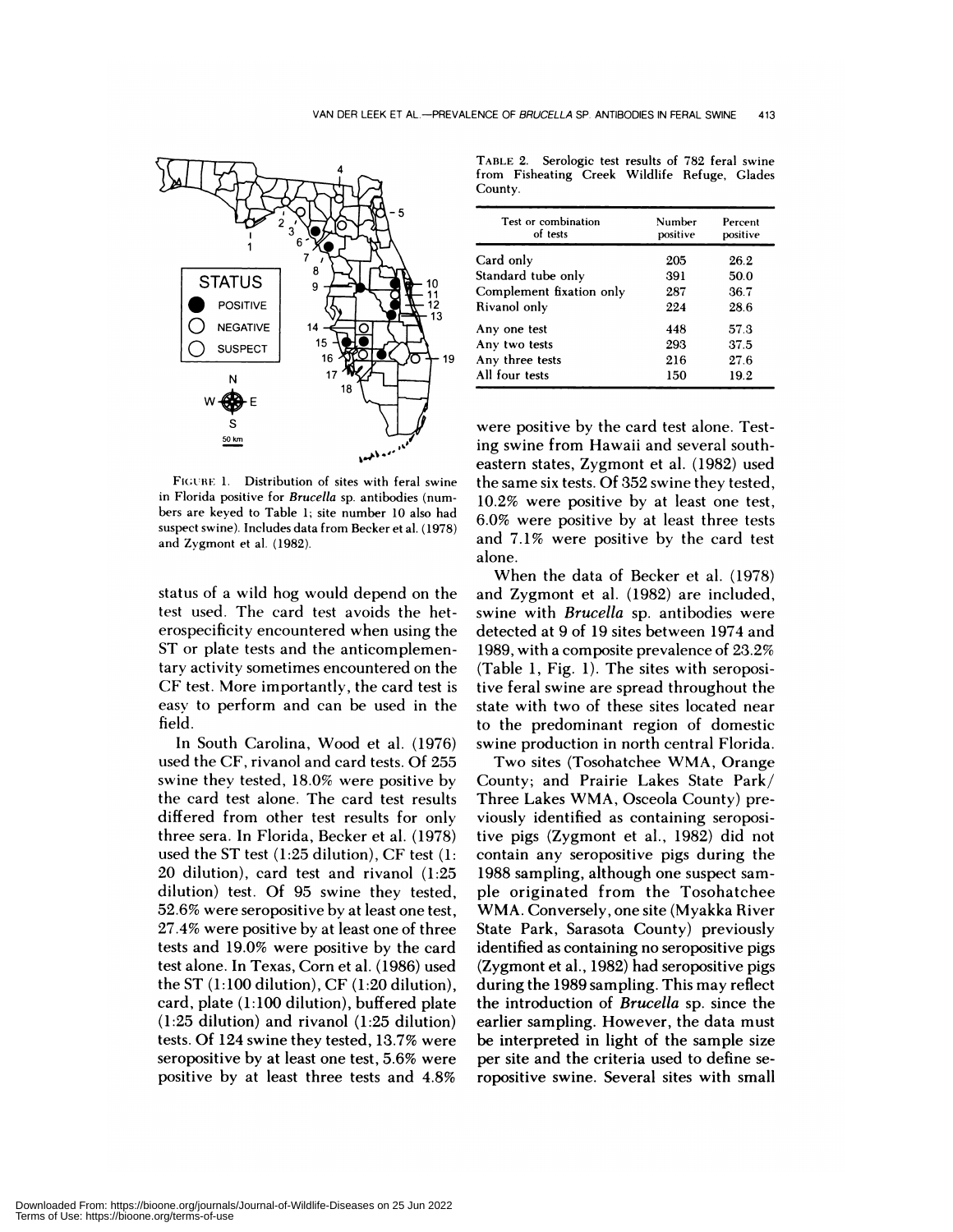sample sizes had no seropositive swine, but further testing is needed to confirm the absence of brucellosis at these sites.

In earlier studies there was a significantly higher seroprevalence of *Brucella* sp. antibodies in adult swine compared to juvenile swine, but no difference in sero prevalence reported between males and females of all ages (Wood et al., 1976; Becker et al., 1978). In our study, more juvenile males (17.6%) were seropositive than juvenile females (7.6%), although this was not significant, most likely due to the small sample size.

The presence of brucellosis in Florida feral swine is significant for several rea sons. The relocation of feral swine within the state may result in the transmission of infection to naive wild swine populations. The introduction of feral swine into backyard domestic swine herds, as commonly occurs in the southeastern USA, may result in the introduction of brucellosis and could seriously undermine the State-Federal Cooperative Eradication Program. Although many feral swine sites did not contain swine with *Bruceila* sp. antibodies, hunters are urged to use caution when handling feral swine carcasses to minimize the risk of contracting this serious zoonotic disease. Finally, as for pseudorabies virus, the brucel!osis status of a population of feral swine would best be determined by testing adult swine.

#### **ACKNOWLEDGMENTS**

The authors wish to thank the Florida Game and Fresh Water Fish Commission without whose cooperation such studies would not have been possible, as well as all those individuals who assisted in sample collection. Florida Agricultural Experiment Station, Journal Series No. R-02242.

#### **LITERATURE CITED**

- ALTON, G. G. 1990. *Brucella suis. In* **Animal bru** cellosis. K. Nielsen and J. R. Duncan (eds.). CRC Press, Boca Raton, Florida, pp. 411-422.
- **BECKER,** H. N., R. C. BELDEN, T. BREAULT, M. J. BURRIDGE, W. B. **FRANKENBERGER, AND** P. NI- COLETTI. 1978. Brucellosis in feral swine in

Florida. Journal of the American Veterinary Medical Association 173: 1181-1182.

- **BIGLER,** W. J., G. L. **HOFF, W.** H. **HEMMERT,** J. A. **TOMAS, AND** H. T. **JAN0w5KI.** 1977. Trends of brucellosis in Florida. An epidemiological re view. American Journal of Epidemiology 105: 245-251.
- **CLARK,** R. K., D. A. **JESSUP,** D. W. **HIRD,** R. **RUPPANNER, AND** M.E. **MEYER.** 1983. Serologic survey of California wild hogs for antibodies against selected zoonotic disease agents. Jour nal of the American Veterinary Medical Association 183: 1248-1251.
- **CORN,** J. L., P. K. **SWIDEREK,** B. 0. **BLACKBURN,** G. A. ERICKSON, A. B. **THIERMANN, AND V.** F. NETTLES. 1986. Survey of selected diseases in wild swine in Texas. Journal of the American Veterinary Medical Association 189: 1029-1032.
- **DEYOE,** B. L. 1986. Brucellosis. *In* Diseases of swine, 6th ed., A. D. Leman, B. Straw, R. P. Glock, W. L. Mengeling, R. H. C. Penny, and E. Scholl (eds.). The Iowa State University Press, Ames, Iowa, pp. 599-607.
- **MADKOUR,** M. M. 1989. Overview. *In* Brucellosis, M. M. Madkour (ed.). Butterworths, Boston, Massachusetts, pp. 71-89.
- **MATSCHKE,** G. H. 1967. Aging European wild hogs by dentition. The Journal of Wildlife Manage ment 31: 109-113.
- NETTLES, V. F. 1984. Brucellosis in wild **swine.** Proceedings of the United States Animal Health Association 88:203-204.
- 1989. Diseases of wild swine. Proceedings of the feral pig symposium, Orlando, Florida, Livestock Conservation Institute, Madison, Wisconsin, pp. 16-18.
- **PAYEUR,** J. B., D. R. **EWALT,** R. L. **MORGAN,** D. A. **STEVENS, AND** P. L. **GEER.** 1989. Brucellosis in feral swine from Florida. Proceedings of the United States Animal Health Association 93: 220- 231.
- U.S. **ANIMAL HEALTH ASSOCIATION COMMITTEE ON** SWINE BRucELLosis. 1991. Committee re port-Appendix D. Proceedings of the United States Animal Health Association 95: 127.
- U.S. **DEPARTMENT OF AGRICULTURE.** 1986. Brucellosis eradication: Uniform methods and rules. Publication No. APHIS 91-1, U.S. Department of Agriculture, Animal and Plant Health Inspection Services, Veterinary Services, Hyattsville, Maryland, 136 pp.
- **VAN DER LEEK,** M. L., H. N. **BECKER,** E. C. **PIRTLE,** P. **HUMPHREY,** C. L. **ADAMS,** B. P. **ALL,** G. A. ERICKSON, R. C. **BELDEN, W.** B. **FRANKENBER- GER, AND** E. P. J. **GIBBS.** 1993. Prevalence of pseudorabies (Aujeszky's disease) virus antibodies in feral swine in Florida. Journal of Wildlife Diseases 29: 403-409.
- WooD, G. W., J. B. **HENDRICKS, AND** D. E.